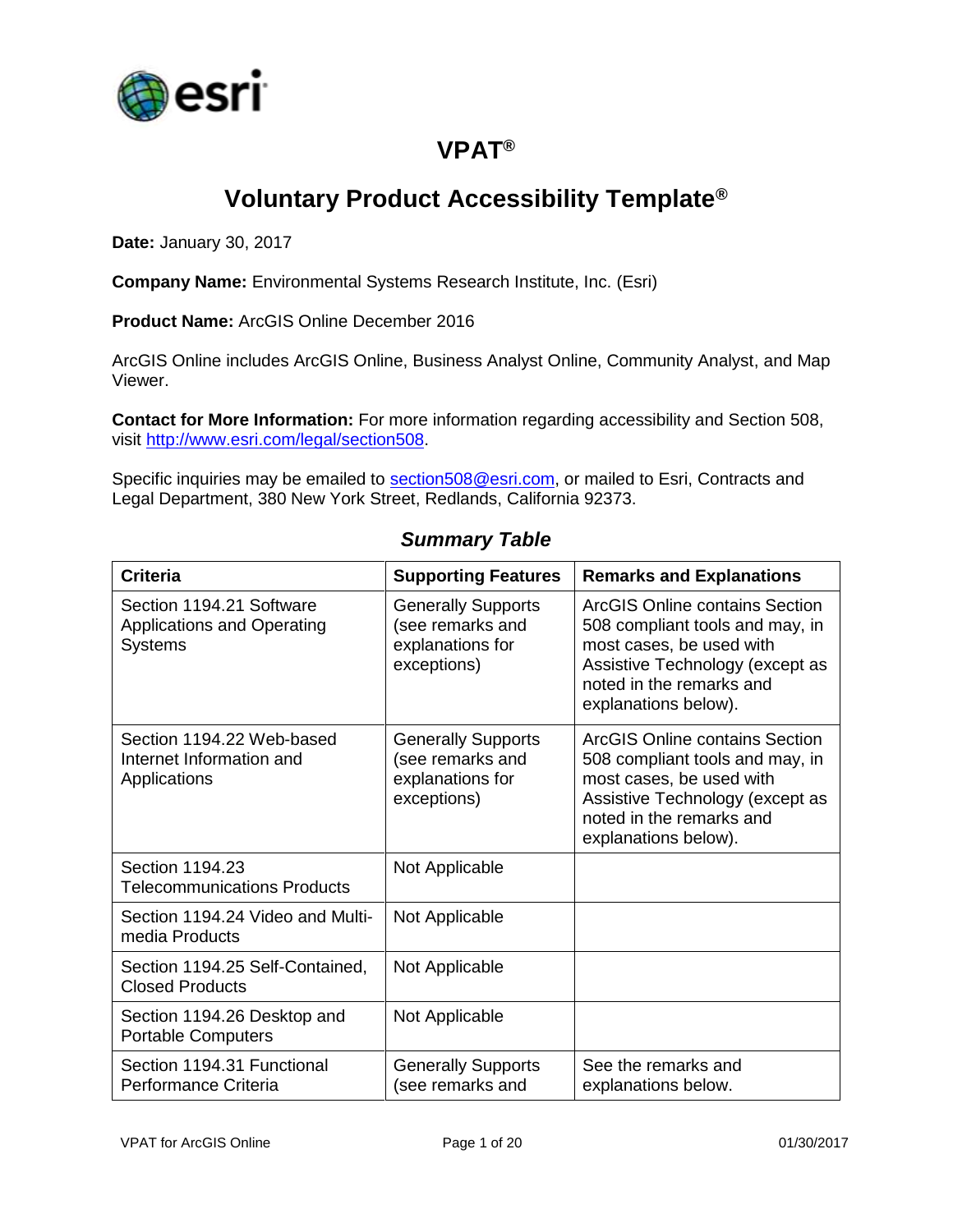|                                                           | explanations for<br>exceptions) |                                            |
|-----------------------------------------------------------|---------------------------------|--------------------------------------------|
| Section 1194.41 Information,<br>Documentation and Support | <b>Supports</b>                 | See the remarks and<br>explanations below. |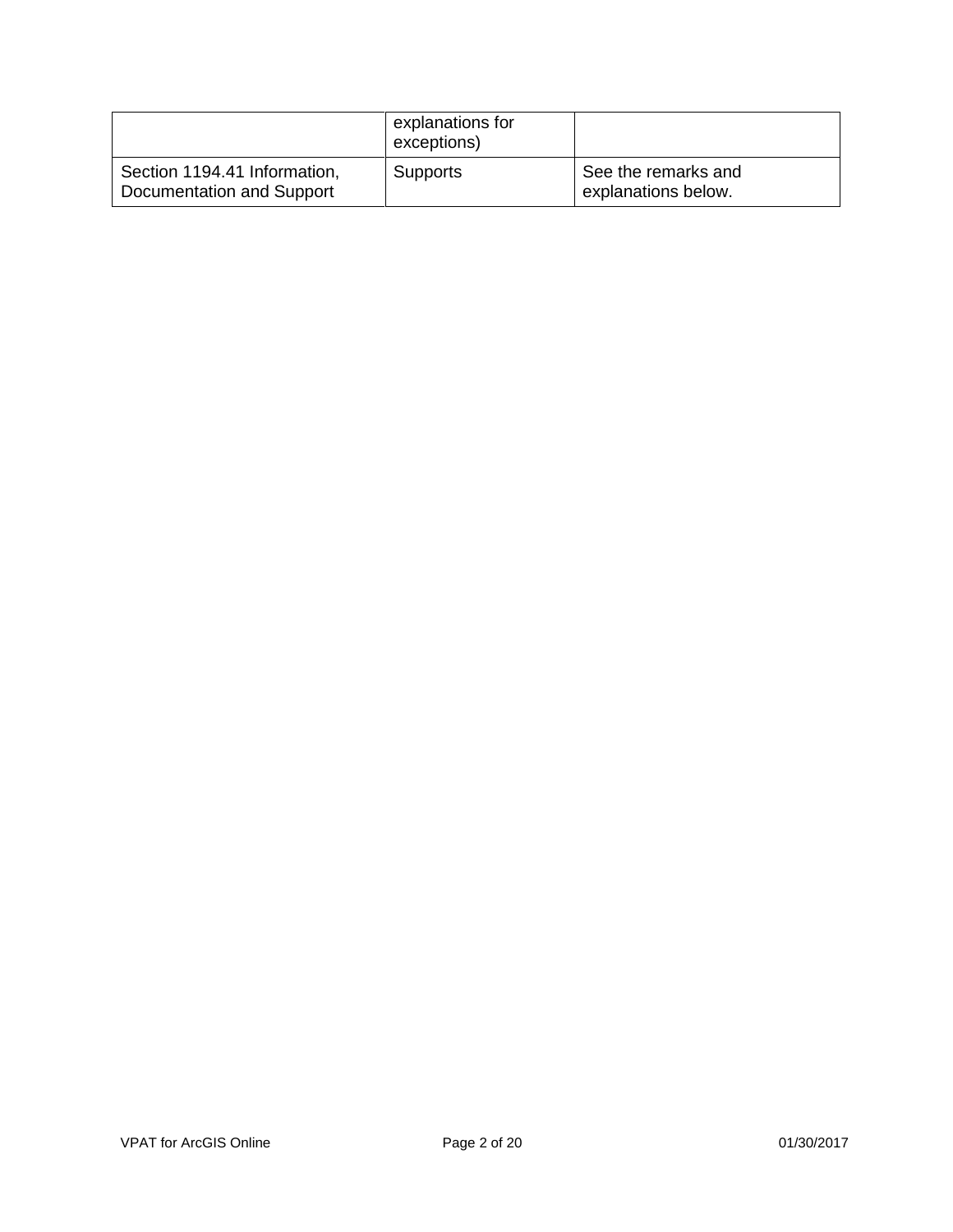| <b>Criteria</b>                                                                                                                                                                                                                                                                                                                                                                                                                                                                                                                                                                                         | <b>Supporting Features</b> | <b>Remarks and Explanations</b>                                                                                                                                                                                                                                                                                                                                                                                                                                                                                                                                                                                                                                                                                                                                                              |
|---------------------------------------------------------------------------------------------------------------------------------------------------------------------------------------------------------------------------------------------------------------------------------------------------------------------------------------------------------------------------------------------------------------------------------------------------------------------------------------------------------------------------------------------------------------------------------------------------------|----------------------------|----------------------------------------------------------------------------------------------------------------------------------------------------------------------------------------------------------------------------------------------------------------------------------------------------------------------------------------------------------------------------------------------------------------------------------------------------------------------------------------------------------------------------------------------------------------------------------------------------------------------------------------------------------------------------------------------------------------------------------------------------------------------------------------------|
| (a) When software is designed to<br>run on a system that has a<br>keyboard, product functions shall<br>be executable from a keyboard<br>where the function itself or the<br>result of performing a function<br>can be discerned textually.                                                                                                                                                                                                                                                                                                                                                              | <b>Supports</b>            | ArcGIS Online uses web<br>browsers to host the dialogs and<br>interfaces. Keyboard and device<br>interaction is governed by the<br>browser and web pages. ArcGIS<br>Online honors the accessibility<br>features within the browser.<br>Users should consult their<br>browser's documentation for<br>accessibility information.<br>Note: Keyboard alternatives are<br>required only when the function<br>of the result of performing the<br>function can be discerned<br>textually. ArcGIS Online<br>contains geographic information<br>system (GIS) technology that<br>captures, manages, and<br>analyzes data through digital<br>maps. Many GIS functions (such<br>as drawing lines on a screen)<br>cannot be discerned textually,<br>therefore, no keyboard<br>equivalent exists for these |
| (b) Applications shall not disrupt<br>or disable activated features of<br>other products that are identified<br>as accessibility features, where<br>those features are developed and<br>documented according to<br>industry standards. Applications<br>also shall not disrupt or disable<br>activated features of any<br>operating system that are<br>identified as accessibility features<br>where the application<br>programming interface for those<br>accessibility features has been<br>documented by the manufacturer<br>of the operating system and is<br>available to the product<br>developer. | <b>Supports</b>            | functions.                                                                                                                                                                                                                                                                                                                                                                                                                                                                                                                                                                                                                                                                                                                                                                                   |
| (c) A well-defined on-screen<br>indication of the current focus                                                                                                                                                                                                                                                                                                                                                                                                                                                                                                                                         | Supports                   | ArcGIS Online uses web<br>browsers to host the dialogs and                                                                                                                                                                                                                                                                                                                                                                                                                                                                                                                                                                                                                                                                                                                                   |

*Section 1194.21 Software Applications and Operating Systems – Detail*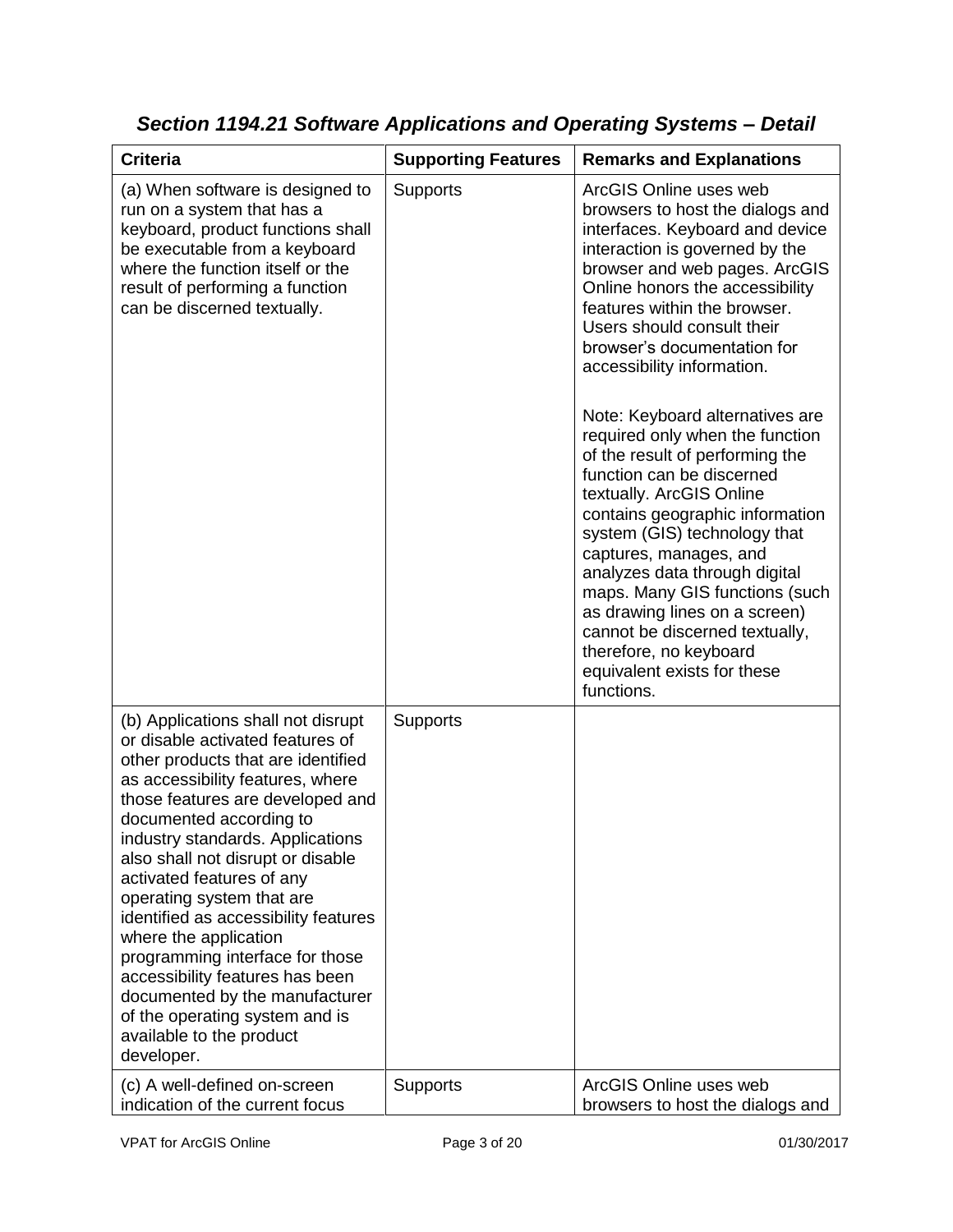| shall be provided that moves<br>among interactive interface<br>elements as the input focus<br>changes. The focus shall be<br>programmatically exposed so<br>that Assistive Technology can<br>track focus and focus changes.                                                                                |                 | interfaces. Keyboard or device<br>interaction is governed by the<br>support of the browser and web<br>pages. ArcGIS Online honors<br>the accessibility features within<br>the browser. Users should<br>consult their browser's<br>documentation for accessibility<br>information.                                                               |
|------------------------------------------------------------------------------------------------------------------------------------------------------------------------------------------------------------------------------------------------------------------------------------------------------------|-----------------|-------------------------------------------------------------------------------------------------------------------------------------------------------------------------------------------------------------------------------------------------------------------------------------------------------------------------------------------------|
| (d) Sufficient information about a<br>user interface element including<br>the identity, operation and state<br>of the element shall be available<br>to Assistive Technology. When<br>an image represents a program<br>element, the information<br>conveyed by the image must also<br>be available in text. | <b>Supports</b> |                                                                                                                                                                                                                                                                                                                                                 |
| (e) When bitmap images are<br>used to identify controls, status<br>indicators, or other programmatic<br>elements, the meaning assigned<br>to those images shall be<br>consistent throughout an<br>application's performance.                                                                               | <b>Supports</b> | ArcGIS Online uses web<br>browsers to host the dialogs and<br>interfaces. Keyboard or device<br>interaction is governed by the<br>support of the browser and web<br>pages. ArcGIS Online honors<br>the accessibility features within<br>the browser. Users should<br>consult their browser's<br>documentation for accessibility<br>information. |
| (f) Textual information shall be<br>provided through operating<br>system functions for displaying<br>text. The minimum information<br>that shall be made available is<br>text content, text input caret<br>location, and text attributes.                                                                  | <b>Supports</b> | ArcGIS Online uses web<br>browsers to host the dialogs and<br>interfaces. Keyboard or device<br>interaction is governed by the<br>support of the browser and web<br>pages. ArcGIS Online honors<br>the accessibility features within<br>the browser. Users should<br>consult their browser's<br>documentation for accessibility<br>information. |
| (g) Applications shall not override<br>user selected contrast and color<br>selections and other individual<br>display attributes.                                                                                                                                                                          | <b>Supports</b> |                                                                                                                                                                                                                                                                                                                                                 |
| (h) When animation is displayed,<br>the information shall be<br>displayable in at least one non-                                                                                                                                                                                                           | <b>Supports</b> |                                                                                                                                                                                                                                                                                                                                                 |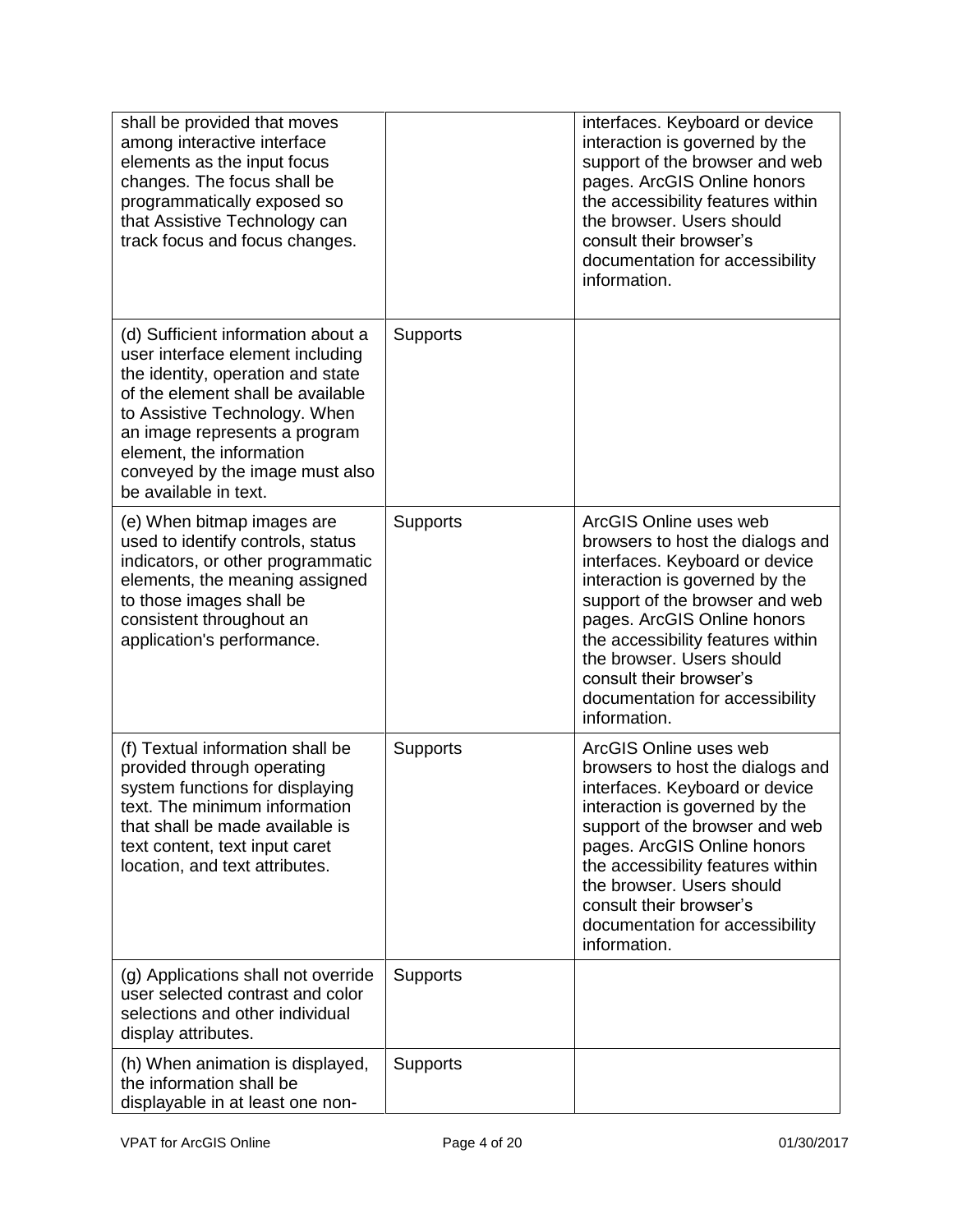| animated presentation mode at<br>the option of the user.                                                                                                                                                                                                            |                                                                      |                                                                                                                                                                   |
|---------------------------------------------------------------------------------------------------------------------------------------------------------------------------------------------------------------------------------------------------------------------|----------------------------------------------------------------------|-------------------------------------------------------------------------------------------------------------------------------------------------------------------|
| (i) Color coding shall not be used<br>as the only means of conveying<br>information, indicating an action,<br>prompting a response, or<br>distinguishing a visual element.                                                                                          | <b>Supports</b>                                                      |                                                                                                                                                                   |
| (j) When a product permits a user<br>to adjust color and contrast<br>settings, a variety of color<br>selections capable of producing a<br>range of contrast levels shall be<br>provided.                                                                            | <b>Supports</b>                                                      |                                                                                                                                                                   |
| (k) Software shall not use<br>flashing or blinking text, objects,<br>or other elements having a flash<br>or blink frequency greater than 2<br>Hz and lower than 55 Hz.                                                                                              | <b>Supports</b>                                                      |                                                                                                                                                                   |
| (I) When electronic forms are<br>used, the form shall allow people<br>using Assistive Technology to<br>access the information, field<br>elements, and functionality<br>required for completion and<br>submission of the form, including<br>all directions and cues. | Supports when<br>combined with<br>compatible Assistive<br>Technology | ArcGIS Online honors the<br>accessibility features within the<br>browser. Users should consult<br>their browser's documentation<br>for accessibility information. |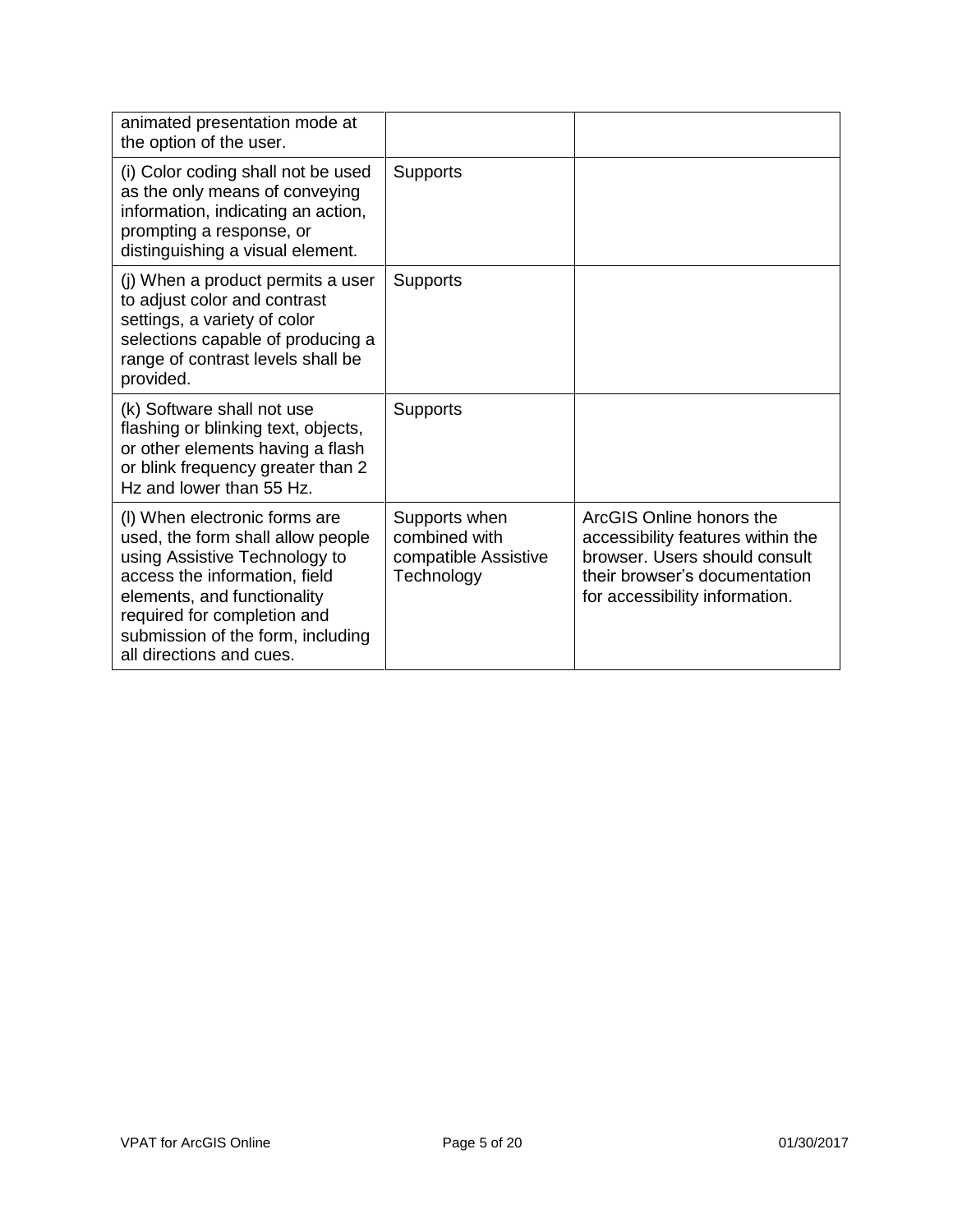| <b>Criteria</b>                                                                                                                                              | <b>Supporting Features</b>         | <b>Remarks and Explanations</b>                                                                                                                                                                                                                                                                                                                                                                                                                                                                                                       |
|--------------------------------------------------------------------------------------------------------------------------------------------------------------|------------------------------------|---------------------------------------------------------------------------------------------------------------------------------------------------------------------------------------------------------------------------------------------------------------------------------------------------------------------------------------------------------------------------------------------------------------------------------------------------------------------------------------------------------------------------------------|
| (a) A text equivalent for every<br>non-text element shall be<br>provided (e.g., via "alt",<br>"longdesc", or in element<br>content).                         | Supports with<br><b>Exceptions</b> | Most controls provide 'alt' text<br>but some do not given the<br>inherent nature of GIS software,<br>mapping software, and/or<br>general limits on the framework<br>or technology.<br>Note: ArcGIS Online contains<br>geographic information system<br>(GIS) technology that captures,<br>manages, and analyzes data<br>through digital maps. Some GIS<br>functions (such as drawing lines<br>on a digital map) cannot be<br>represented with text equivalent<br>and, therefore, no text<br>equivalent exists for these<br>functions. |
| (b) Equivalent alternatives for any<br>multimedia presentation shall be<br>synchronized with the<br>presentation.                                            | Not Applicable                     |                                                                                                                                                                                                                                                                                                                                                                                                                                                                                                                                       |
| (c) Web pages shall be designed<br>so that all information conveyed<br>with color is also available<br>without color, for example from<br>context or markup. | Not Applicable                     |                                                                                                                                                                                                                                                                                                                                                                                                                                                                                                                                       |
| (d) Documents shall be<br>organized so they are readable<br>without requiring an associated<br>style sheet.                                                  | Not Applicable                     |                                                                                                                                                                                                                                                                                                                                                                                                                                                                                                                                       |
| (e) Redundant text links shall be<br>provided for each active region of<br>a server-side image map.                                                          | Supports with<br>Exceptions        | Most controls support redundant<br>text links but some do not given<br>the inherent nature of GIS<br>software, mapping software,<br>and/or general limits on the<br>framework or technology.                                                                                                                                                                                                                                                                                                                                          |
|                                                                                                                                                              |                                    | Note: ArcGIS Online contains<br>geographic information system<br>(GIS) technology that captures,<br>manages, and analyzes data<br>through digital maps. Some<br>aspects of a digital map or of                                                                                                                                                                                                                                                                                                                                        |

*Section 1194.22 Web-based Internet Information and Applications – Detail*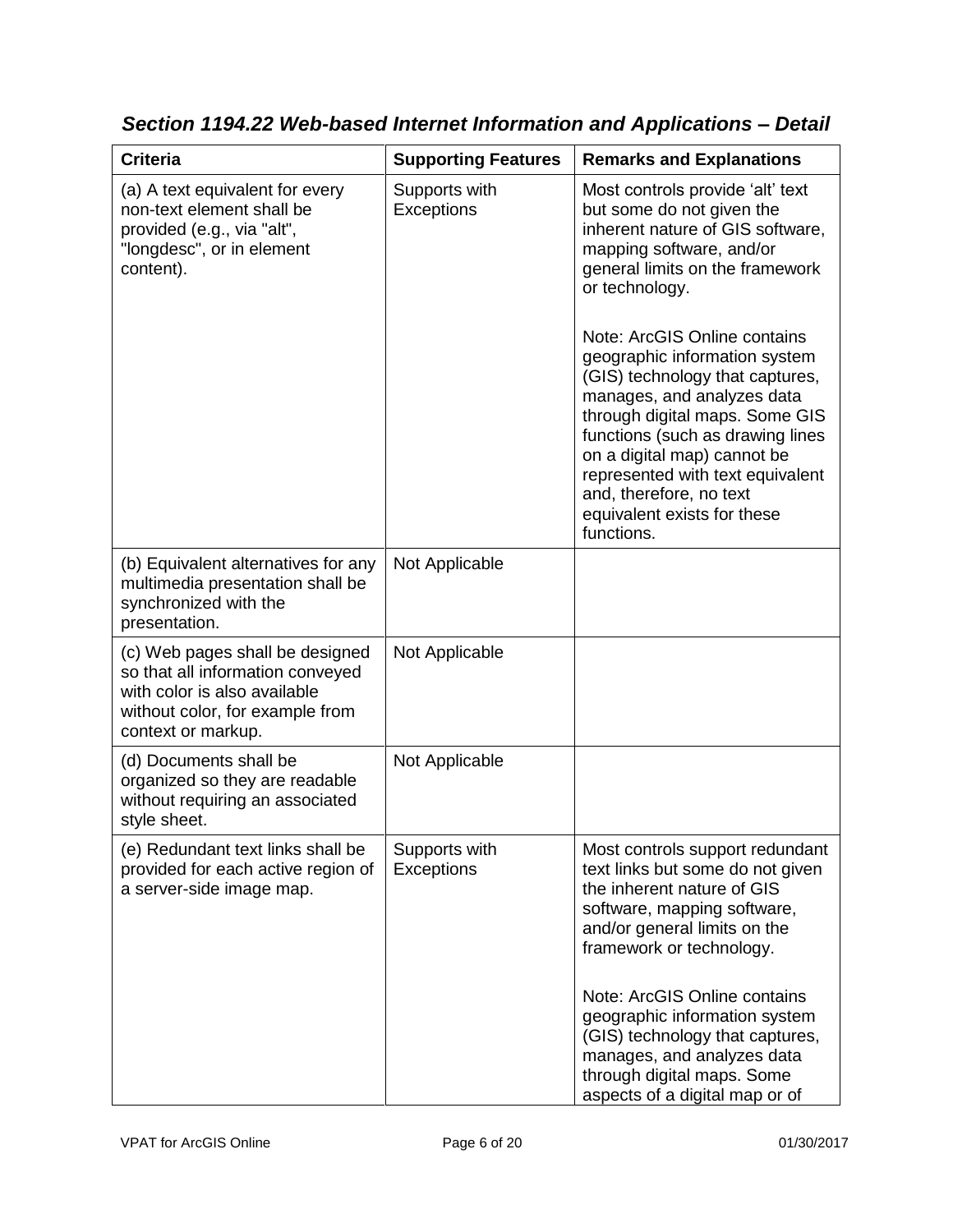|                                                                                                                                                                                                                                                                                                                             |                 | GIS software are inherently<br>visual/graphical and cannot be<br>adequately represented in text.                                                                                                                                                                                       |
|-----------------------------------------------------------------------------------------------------------------------------------------------------------------------------------------------------------------------------------------------------------------------------------------------------------------------------|-----------------|----------------------------------------------------------------------------------------------------------------------------------------------------------------------------------------------------------------------------------------------------------------------------------------|
| (f) Client-side image maps shall<br>be provided instead of server-<br>side image maps except where<br>the regions cannot be defined<br>with an available geometric<br>shape.                                                                                                                                                | Supports        |                                                                                                                                                                                                                                                                                        |
| (g) Row and column headers<br>shall be identified for data tables.                                                                                                                                                                                                                                                          | Supports        |                                                                                                                                                                                                                                                                                        |
| (h) Markup shall be used to<br>associate data cells and header<br>cells for data tables that have two<br>or more logical levels of row or<br>column headers.                                                                                                                                                                | <b>Supports</b> |                                                                                                                                                                                                                                                                                        |
| (i) Frames shall be titled with text<br>that facilitates frame identification<br>and navigation.                                                                                                                                                                                                                            | Not Applicable  |                                                                                                                                                                                                                                                                                        |
| (j) Pages shall be designed to<br>avoid causing the screen to<br>flicker with a frequency greater<br>than 2 Hz and lower than 55 Hz.                                                                                                                                                                                        | <b>Supports</b> |                                                                                                                                                                                                                                                                                        |
| (k) A text-only page, with<br>equivalent information or<br>functionality, shall be provided to<br>make a web site comply with the<br>provisions of this part, when<br>compliance cannot be<br>accomplished in any other way.<br>The content of the text-only page<br>shall be updated whenever the<br>primary page changes. | Not Applicable  | ArcGIS Online is geographic<br>information system (GIS)<br>technology that captures,<br>manages, and analyzes data<br>through digital maps. Some<br>aspects of a digital map or of<br>GIS software are inherently<br>visual/graphical and cannot be<br>adequately represented in text. |
| (I) When pages utilize scripting<br>languages to display content, or<br>to create interface elements, the<br>information provided by the script<br>shall be identified with functional<br>text that can be read by Assistive<br>Technology.                                                                                 | <b>Supports</b> |                                                                                                                                                                                                                                                                                        |
| (m) When a web page requires<br>that an applet, plug-in or other<br>application be present on the<br>client system to interpret page<br>content, the page must provide a<br>link to a plug-in or applet that                                                                                                                | Not Applicable  |                                                                                                                                                                                                                                                                                        |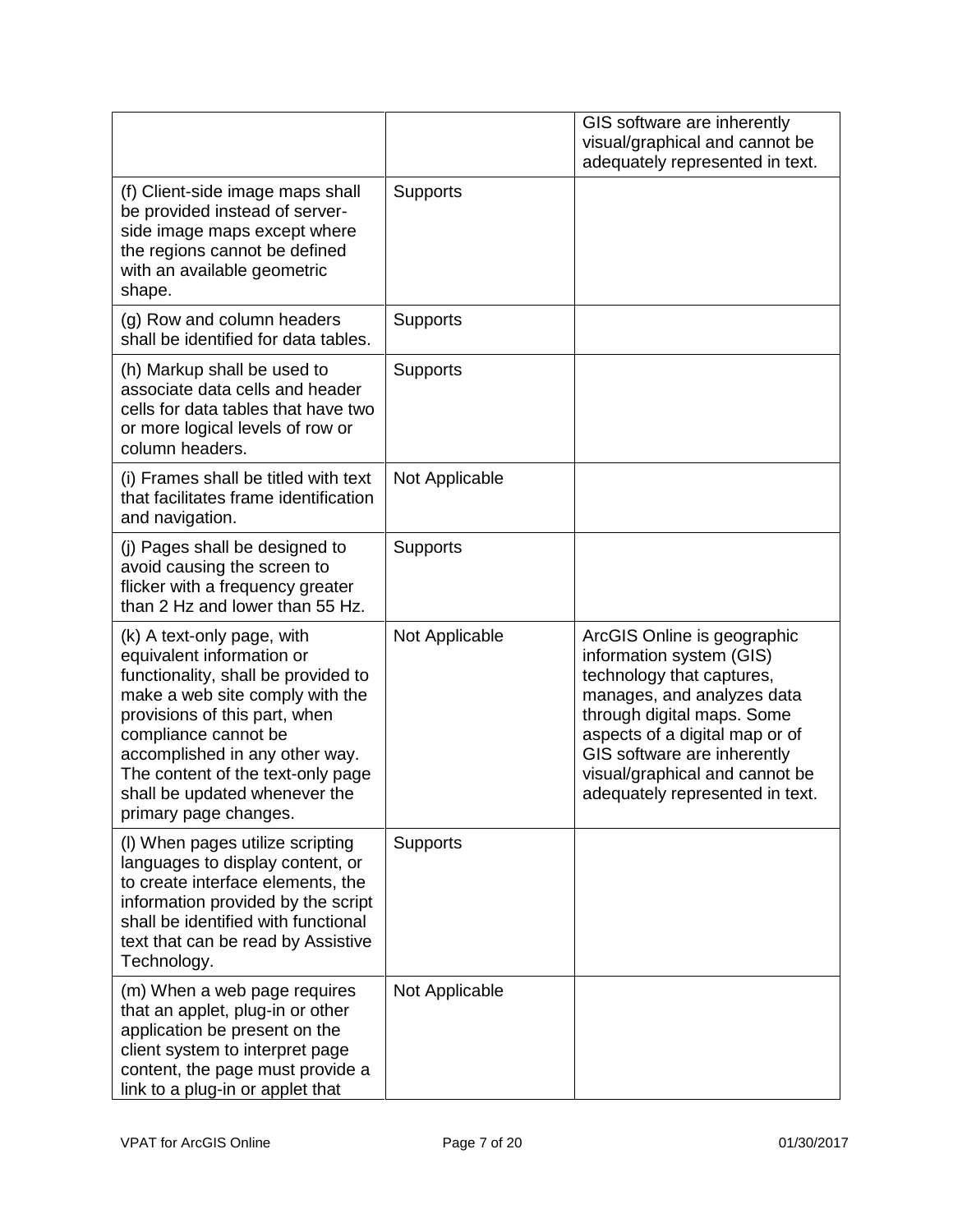| complies with §1194.21(a)<br>through (I).                                                                                                                                                                                                                                                           |                |  |
|-----------------------------------------------------------------------------------------------------------------------------------------------------------------------------------------------------------------------------------------------------------------------------------------------------|----------------|--|
| (n) When electronic forms are<br>designed to be completed on-<br>line, the form shall allow people<br>using Assistive Technology to<br>access the information, field<br>elements, and functionality<br>required for completion and<br>submission of the form, including<br>all directions and cues. | Not Applicable |  |
| (o) A method shall be provided<br>that permits users to skip<br>repetitive navigation links.                                                                                                                                                                                                        | Not Applicable |  |
| (p) When a timed response is<br>required, the user shall be alerted<br>and given sufficient time to<br>indicate more time is required.                                                                                                                                                              | Not Applicable |  |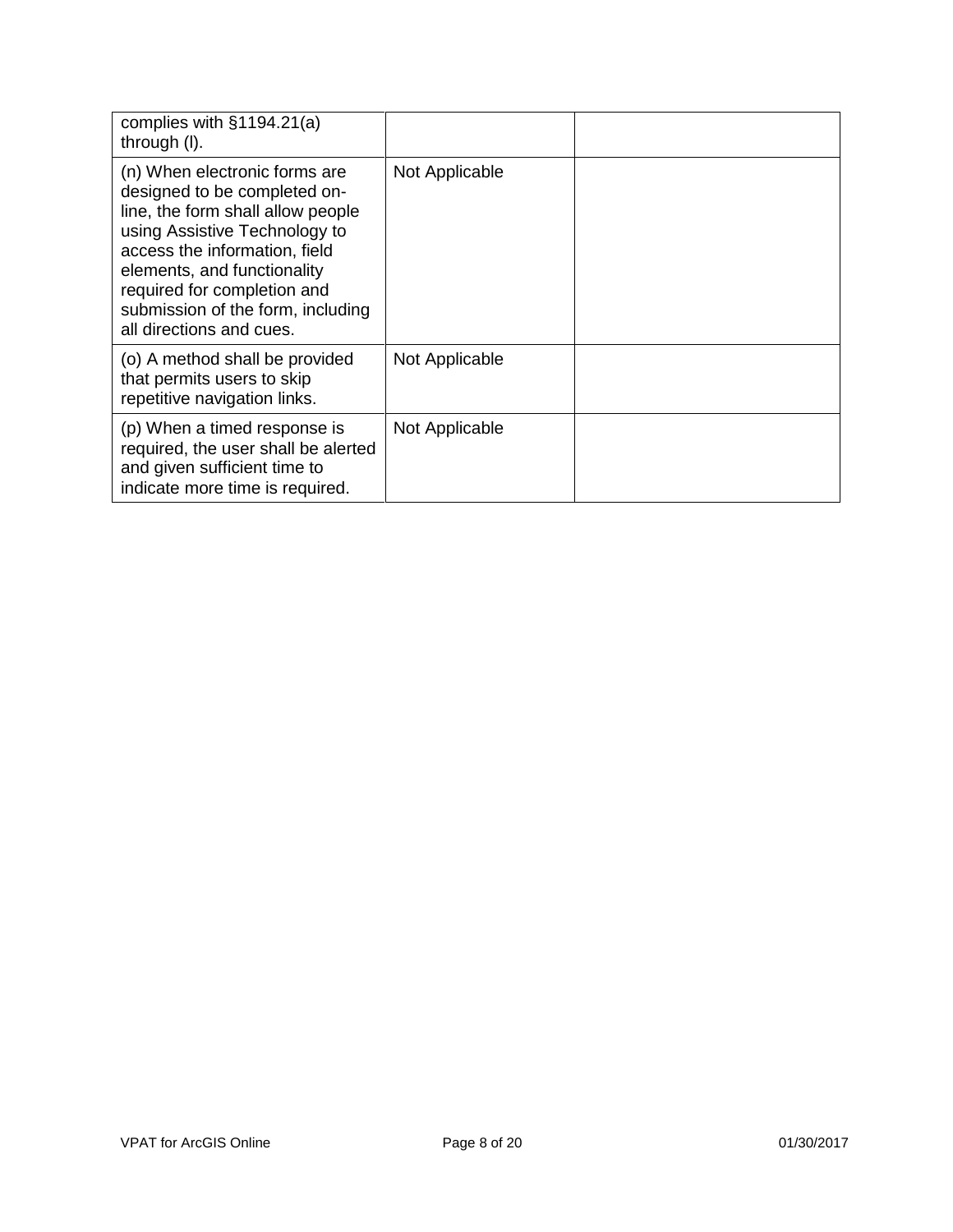| <b>Criteria</b>                                                                                                                                                                                                                                                                                                                                                       | <b>Supporting Features</b> | <b>Remarks and Explanations</b> |
|-----------------------------------------------------------------------------------------------------------------------------------------------------------------------------------------------------------------------------------------------------------------------------------------------------------------------------------------------------------------------|----------------------------|---------------------------------|
| (a) Telecommunications products<br>or systems which provide a<br>function allowing voice<br>communication and which do not<br>themselves provide a TTY<br>functionality shall provide a<br>standard non-acoustic<br>connection point for TTYs.<br>Microphones shall be capable of<br>being turned on and off to allow<br>the user to intermix speech with<br>TTY use. | Not Applicable             |                                 |
| (b) Telecommunications products<br>which include voice<br>communication functionality shall<br>support all commonly used cross-<br>manufacturer non-proprietary<br>standard TTY signal protocols.                                                                                                                                                                     | Not Applicable             |                                 |
| (c) Voice mail, auto-attendant,<br>and interactive voice response<br>telecommunications systems<br>shall be usable by TTY users<br>with their TTYs.                                                                                                                                                                                                                   | Not Applicable             |                                 |
| (d) Voice mail, messaging, auto-<br>attendant, and interactive voice<br>response telecommunications<br>systems that require a response<br>from a user within a time interval,<br>shall give an alert when the time<br>interval is about to run out, and<br>shall provide sufficient time for<br>the user to indicate more time is<br>required.                        | Not Applicable             |                                 |
| (e) Where provided, caller<br>identification and similar<br>telecommunications functions<br>shall also be available for users<br>of TTYs, and for users who<br>cannot see displays.                                                                                                                                                                                   | Not Applicable             |                                 |
| (f) For transmitted voice signals,<br>telecommunications products<br>shall provide a gain adjustable up<br>to a minimum of 20 dB. For<br>incremental volume control, at                                                                                                                                                                                               | Not Applicable             |                                 |

### *Section 1194.23 Telecommunications Products – Detail*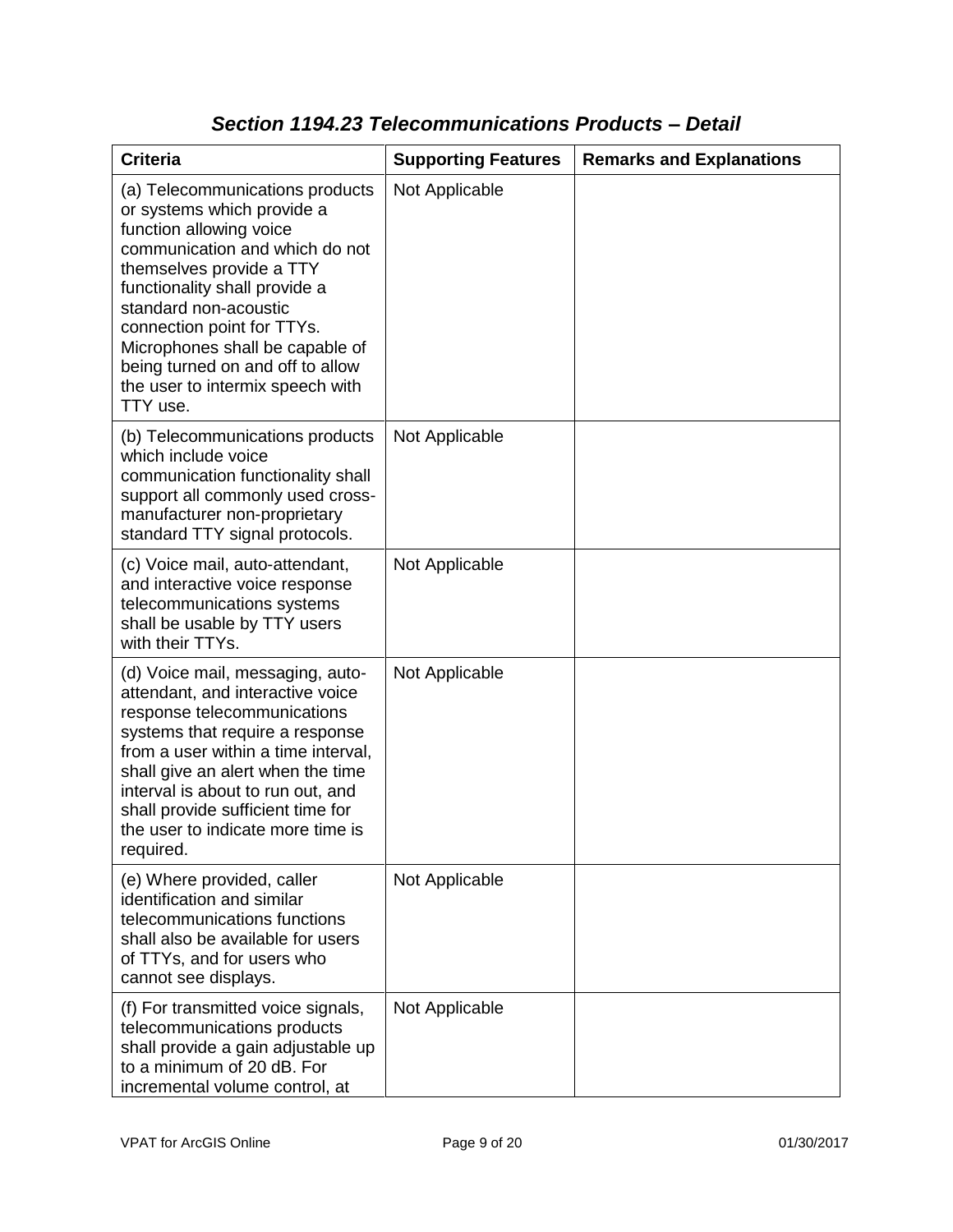| least one intermediate step of 12<br>dB of gain shall be provided.                                                                                                                                                                                                                                                                                                                                                                                                                                                   |                |  |
|----------------------------------------------------------------------------------------------------------------------------------------------------------------------------------------------------------------------------------------------------------------------------------------------------------------------------------------------------------------------------------------------------------------------------------------------------------------------------------------------------------------------|----------------|--|
| (g) If the telecommunications<br>product allows a user to adjust<br>the receive volume, a function<br>shall be provided to automatically<br>reset the volume to the default<br>level after every use.                                                                                                                                                                                                                                                                                                                | Not Applicable |  |
| (h) Where a telecommunications<br>product delivers output by an<br>audio transducer which is<br>normally held up to the ear, a<br>means for effective magnetic<br>wireless coupling to hearing<br>technologies shall be provided.                                                                                                                                                                                                                                                                                    | Not Applicable |  |
| (i) Interference to hearing<br>technologies (including hearing<br>aids, cochlear implants, and<br>assistive listening devices) shall<br>be reduced to the lowest possible<br>level that allows a user of hearing<br>technologies to utilize the<br>telecommunications product.                                                                                                                                                                                                                                       | Not Applicable |  |
| (i) Products that transmit or<br>conduct information or<br>communication, shall pass<br>through cross-manufacturer, non-<br>proprietary, industry-standard<br>codes, translation protocols,<br>formats or other information<br>necessary to provide the<br>information or communication in<br>a usable format. Technologies<br>which use encoding, signal<br>compression, format<br>transformation, or similar<br>techniques shall not remove<br>information needed for access or<br>shall restore it upon delivery. | Not Applicable |  |
| (k)(1) Products which have<br>mechanically operated controls<br>or keys shall comply with the<br>following: Controls and Keys<br>shall be tactilely discernible<br>without activating the controls or<br>keys.                                                                                                                                                                                                                                                                                                       | Not Applicable |  |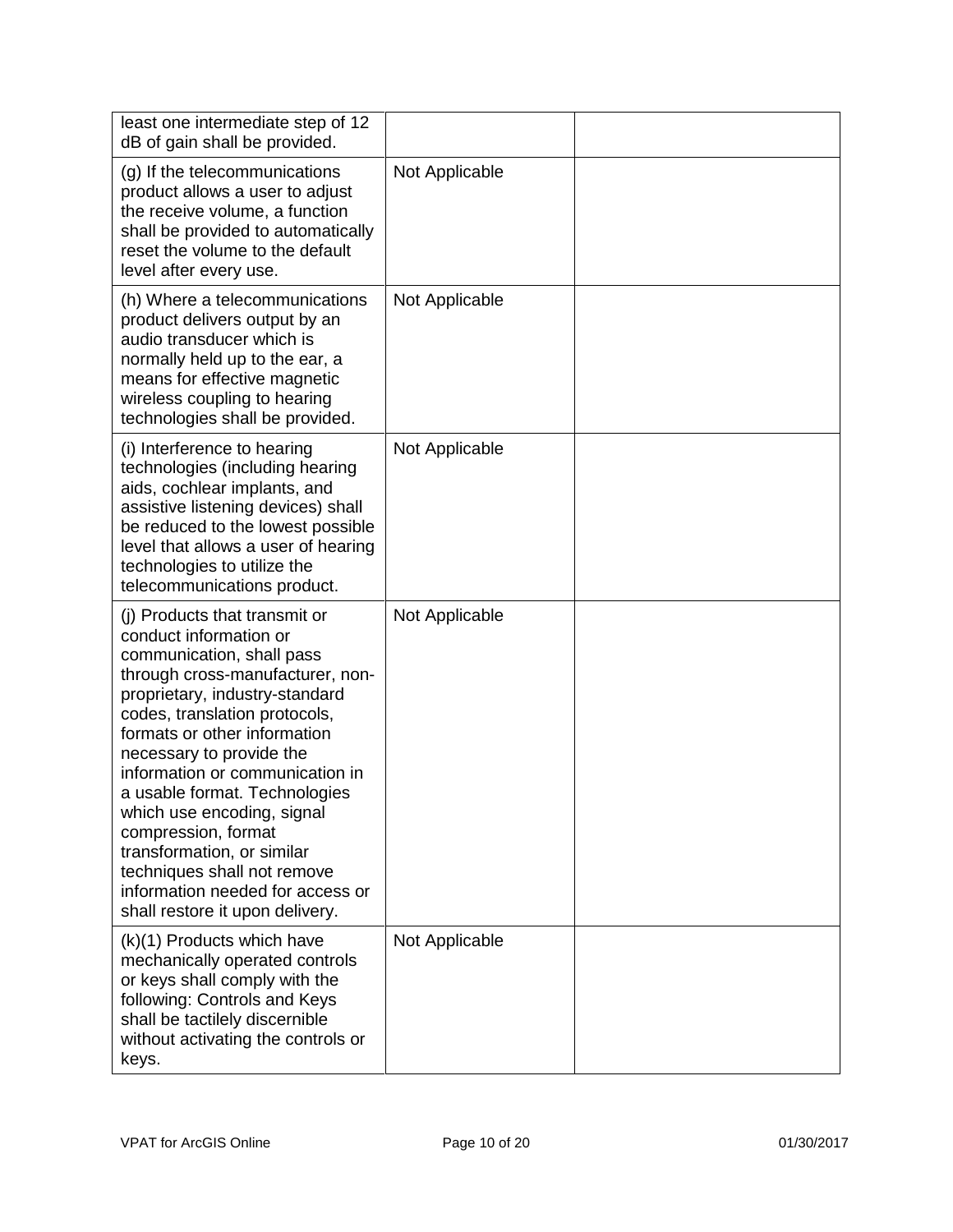| (k)(2) Products which have<br>mechanically operated controls<br>or keys shall comply with the<br>following: Controls and Keys<br>shall be operable with one hand<br>and shall not require tight<br>grasping, pinching, twisting of the<br>wrist. The force required to<br>activate controls and keys shall<br>be 5 lbs. (22.2N) maximum. |                |  |
|------------------------------------------------------------------------------------------------------------------------------------------------------------------------------------------------------------------------------------------------------------------------------------------------------------------------------------------|----------------|--|
| (k)(3) Products which have<br>mechanically operated controls<br>or keys shall comply with the<br>following: If key repeat is<br>supported, the delay before<br>repeat shall be adjustable to at<br>least 2 seconds. Key repeat rate<br>shall be adjustable to 2 seconds<br>per character.                                                | Not Applicable |  |
| $(k)(4)$ Products which have<br>mechanically operated controls<br>or keys shall comply with the<br>following: The status of all locking<br>or toggle controls or keys shall be<br>visually discernible, and<br>discernible either through touch<br>or sound.                                                                             | Not Applicable |  |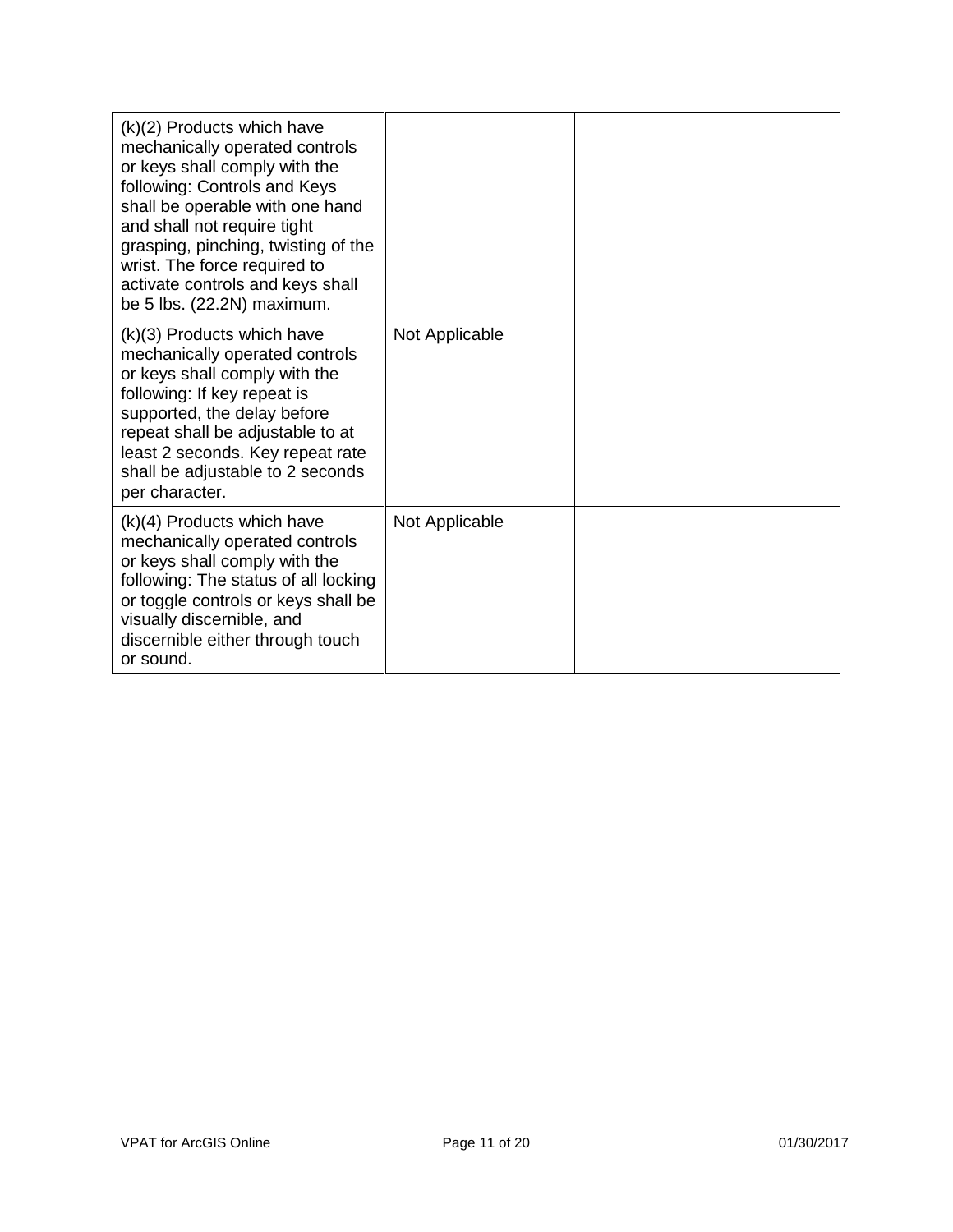| <b>Criteria</b>                                                                                                                                                                                                                                                                                                                                                                                                                                                                                                                                                                                                                                                                                                                                                                                                                                                                                                                                                           | <b>Supporting Features</b> | <b>Remarks and Explanations</b> |
|---------------------------------------------------------------------------------------------------------------------------------------------------------------------------------------------------------------------------------------------------------------------------------------------------------------------------------------------------------------------------------------------------------------------------------------------------------------------------------------------------------------------------------------------------------------------------------------------------------------------------------------------------------------------------------------------------------------------------------------------------------------------------------------------------------------------------------------------------------------------------------------------------------------------------------------------------------------------------|----------------------------|---------------------------------|
| a) All analog television displays<br>13 inches and larger, and<br>computer equipment that<br>includes analog television<br>receiver or display circuitry, shall<br>be equipped with caption<br>decoder circuitry which<br>appropriately receives, decodes,<br>and displays closed captions<br>from broadcast, cable, videotape,<br>and DVD signals. As soon as<br>practicable, but not later than<br>July 1, 2002, widescreen digital<br>television (DTV) displays<br>measuring at least 7.8 inches<br>vertically, DTV sets with<br>conventional displays measuring<br>at least 13 inches vertically, and<br>stand-alone DTV tuners, whether<br>or not they are marketed with<br>display screens, and computer<br>equipment that includes DTV<br>receiver or display circuitry, shall<br>be equipped with caption<br>decoder circuitry which<br>appropriately receives, decodes,<br>and displays closed captions<br>from broadcast, cable, videotape,<br>and DVD signals. | Not Applicable             |                                 |
| (b) Television tuners, including<br>tuner cards for use in computers,<br>shall be equipped with secondary<br>audio program playback circuitry.                                                                                                                                                                                                                                                                                                                                                                                                                                                                                                                                                                                                                                                                                                                                                                                                                            | Not Applicable             |                                 |
| (c) All training and informational<br>video and multimedia productions<br>which support the agency's<br>mission, regardless of format,<br>that contain speech or other<br>audio information necessary for<br>the comprehension of the<br>content, shall be open or closed<br>captioned.                                                                                                                                                                                                                                                                                                                                                                                                                                                                                                                                                                                                                                                                                   | Not Applicable             |                                 |
| (d) All training and informational<br>video and multimedia productions<br>which support the agency's<br>mission, regardless of format,                                                                                                                                                                                                                                                                                                                                                                                                                                                                                                                                                                                                                                                                                                                                                                                                                                    | Not Applicable             |                                 |

#### *Section 1194.24 Video and Multi-media Products – Detail*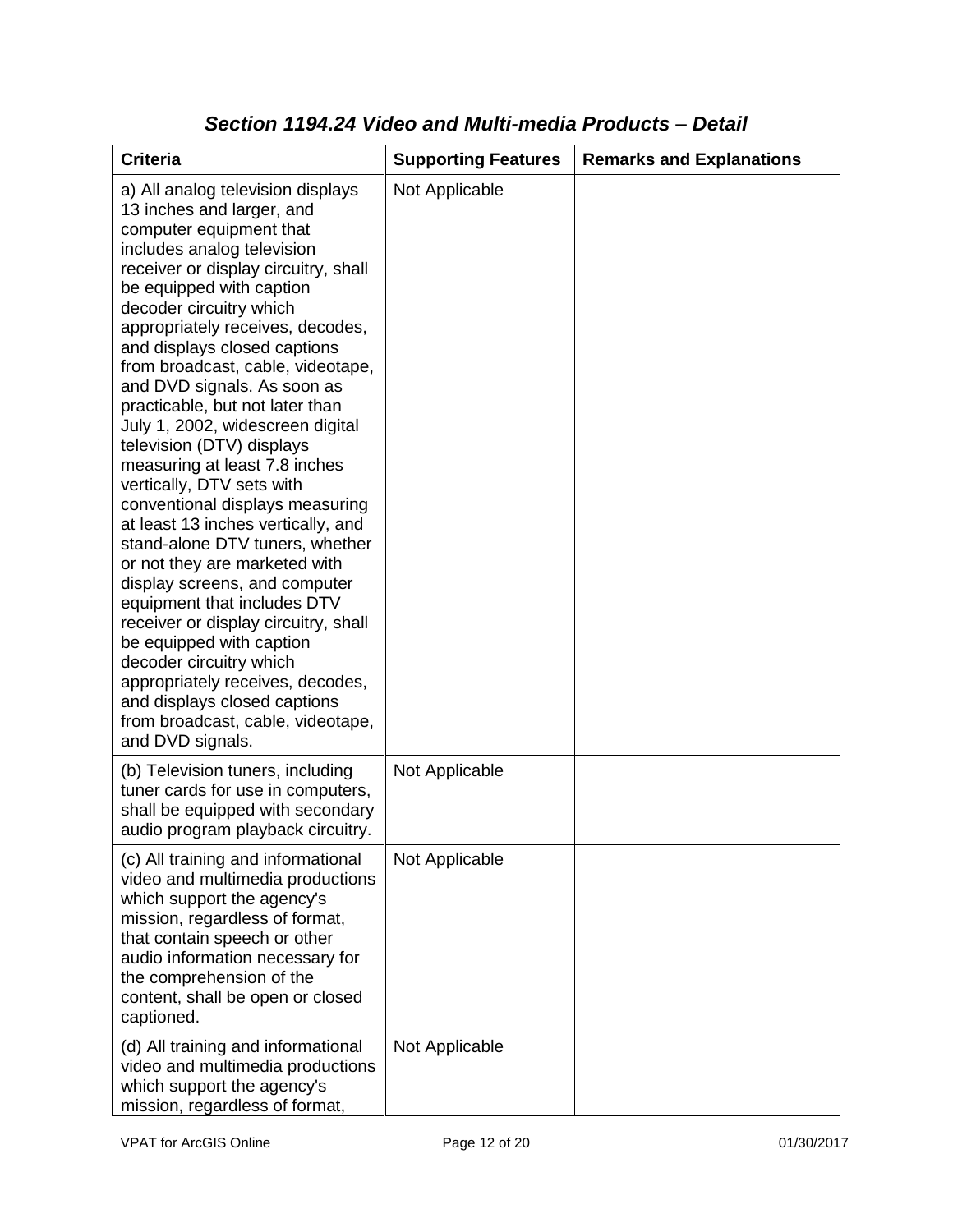| that contain visual information<br>necessary for the comprehension<br>of the content, shall be audio<br>described.                    |                |  |
|---------------------------------------------------------------------------------------------------------------------------------------|----------------|--|
| (e) Display or presentation of<br>alternate text presentation or<br>audio descriptions shall be user-<br>selectable unless permanent. | Not Applicable |  |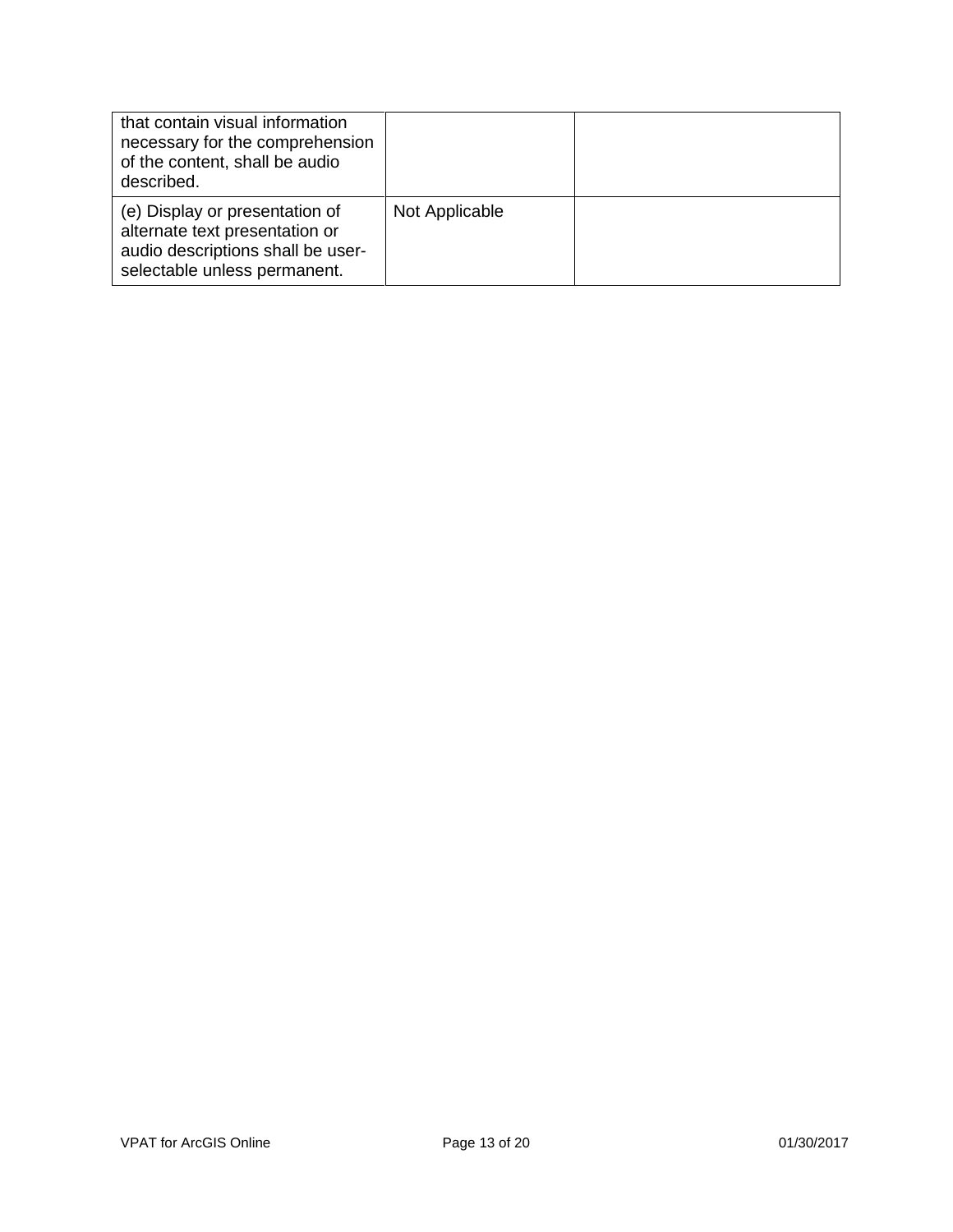# *Section 1194.25 Self-Contained, Closed Products – Detail*

| <b>Criteria</b>                                                                                                                                                                                                                                                                                                                                                                   | <b>Supporting Features</b> | <b>Remarks and Explanations</b> |
|-----------------------------------------------------------------------------------------------------------------------------------------------------------------------------------------------------------------------------------------------------------------------------------------------------------------------------------------------------------------------------------|----------------------------|---------------------------------|
| (a) Self contained products shall<br>be usable by people with<br>disabilities without requiring an<br>end-user to attach Assistive<br>Technology to the product.<br>Personal headsets for private<br>listening are not Assistive<br>Technology.                                                                                                                                   | Not Applicable             |                                 |
| (b) When a timed response is<br>required, the user shall be alerted<br>and given sufficient time to<br>indicate more time is required.                                                                                                                                                                                                                                            | Not Applicable             |                                 |
| (c) Where a product utilizes<br>touchscreens or contact-sensitive<br>controls, an input method shall<br>be provided that complies with<br>§1194.23 (k) (1) through (4).                                                                                                                                                                                                           | Not Applicable             |                                 |
| (d) When biometric forms of user<br>identification or control are used,<br>an alternative form of<br>identification or activation, which<br>does not require the user to<br>possess particular biological<br>characteristics, shall also be<br>provided.                                                                                                                          | Not Applicable             |                                 |
| (e) When products provide<br>auditory output, the audio signal<br>shall be provided at a standard<br>signal level through an industry<br>standard connector that will allow<br>for private listening. The product<br>must provide the ability to<br>interrupt, pause, and restart the<br>audio at any time.                                                                       | Not Applicable             |                                 |
| (f) When products deliver voice<br>output in a public area,<br>incremental volume control shall<br>be provided with output<br>amplification up to a level of at<br>least 65 dB. Where the ambient<br>noise level of the environment is<br>above 45 dB, a volume gain of at<br>least 20 dB above the ambient<br>level shall be user selectable. A<br>function shall be provided to | Not Applicable             |                                 |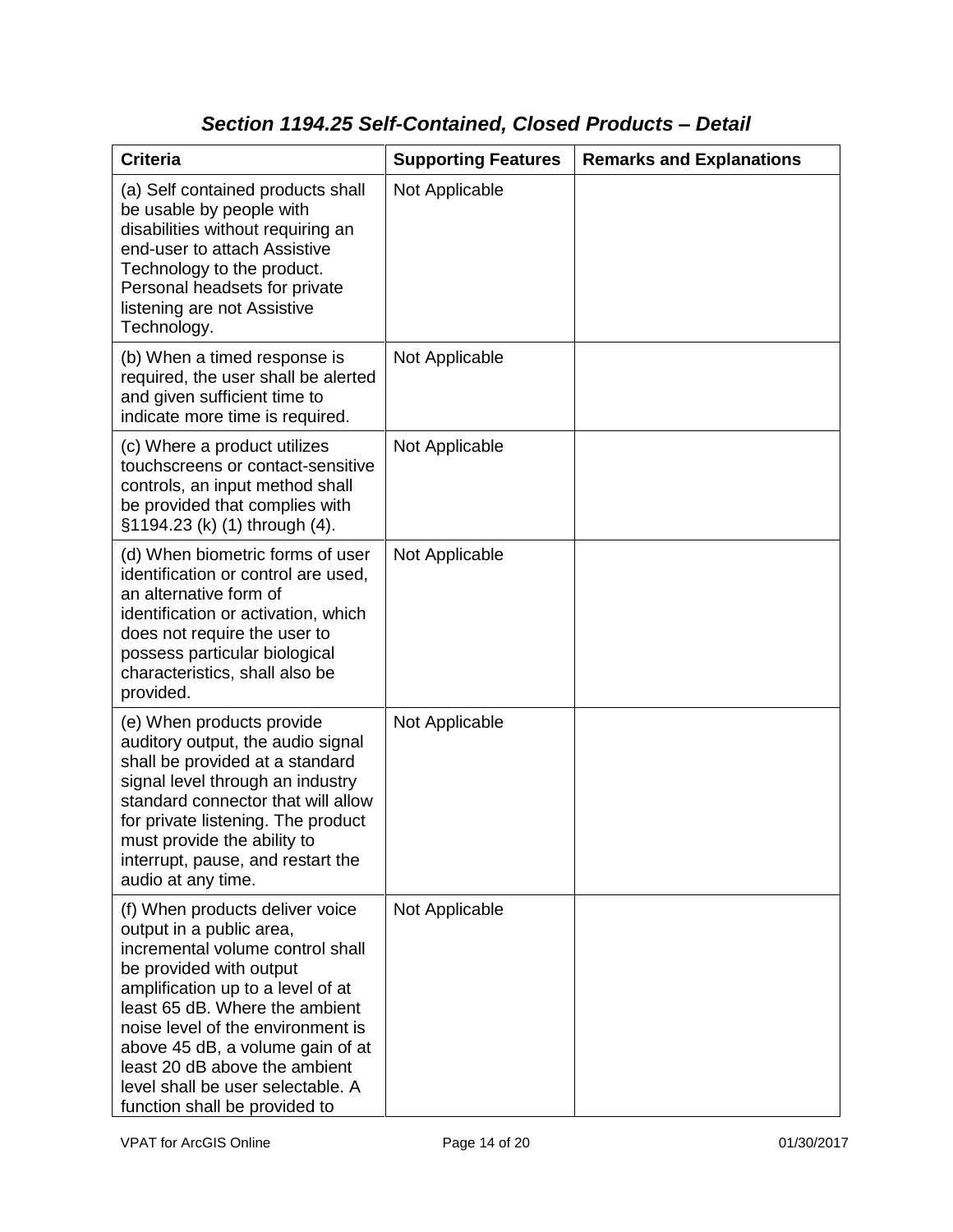| automatically reset the volume to<br>the default level after every use.                                                                                                                                                                                                                                                                                                                                                                                                                                                                                                           |                |  |
|-----------------------------------------------------------------------------------------------------------------------------------------------------------------------------------------------------------------------------------------------------------------------------------------------------------------------------------------------------------------------------------------------------------------------------------------------------------------------------------------------------------------------------------------------------------------------------------|----------------|--|
| (g) Color coding shall not be<br>used as the only means of<br>conveying information, indicating<br>an action, prompting a response,<br>or distinguishing a visual<br>element.                                                                                                                                                                                                                                                                                                                                                                                                     | Not Applicable |  |
| (h) When a product permits a<br>user to adjust color and contrast<br>settings, a range of color<br>selections capable of producing a<br>variety of contrast levels shall be<br>provided.                                                                                                                                                                                                                                                                                                                                                                                          | Not Applicable |  |
| (i) Products shall be designed to<br>avoid causing the screen to<br>flicker with a frequency greater<br>than 2 Hz and lower than 55 Hz.                                                                                                                                                                                                                                                                                                                                                                                                                                           | Not Applicable |  |
| (j) (1) Products which are<br>freestanding, non-portable, and<br>intended to be used in one<br>location and which have operable<br>controls shall comply with the<br>following: The position of any<br>operable control shall be<br>determined with respect to a<br>vertical plane, which is 48 inches<br>in length, centered on the<br>operable control, and at the<br>maximum protrusion of the<br>product within the 48 inch length<br>on products which are<br>freestanding, non-portable, and<br>intended to be used in one<br>location and which have operable<br>controls. | Not Applicable |  |
| $(j)(2)$ Products which are<br>freestanding, non-portable, and<br>intended to be used in one<br>location and which have operable<br>controls shall comply with the<br>following: Where any operable<br>control is 10 inches or less<br>behind the reference plane, the<br>height shall be 54 inches<br>maximum and 15 inches<br>minimum above the floor.                                                                                                                                                                                                                          | Not Applicable |  |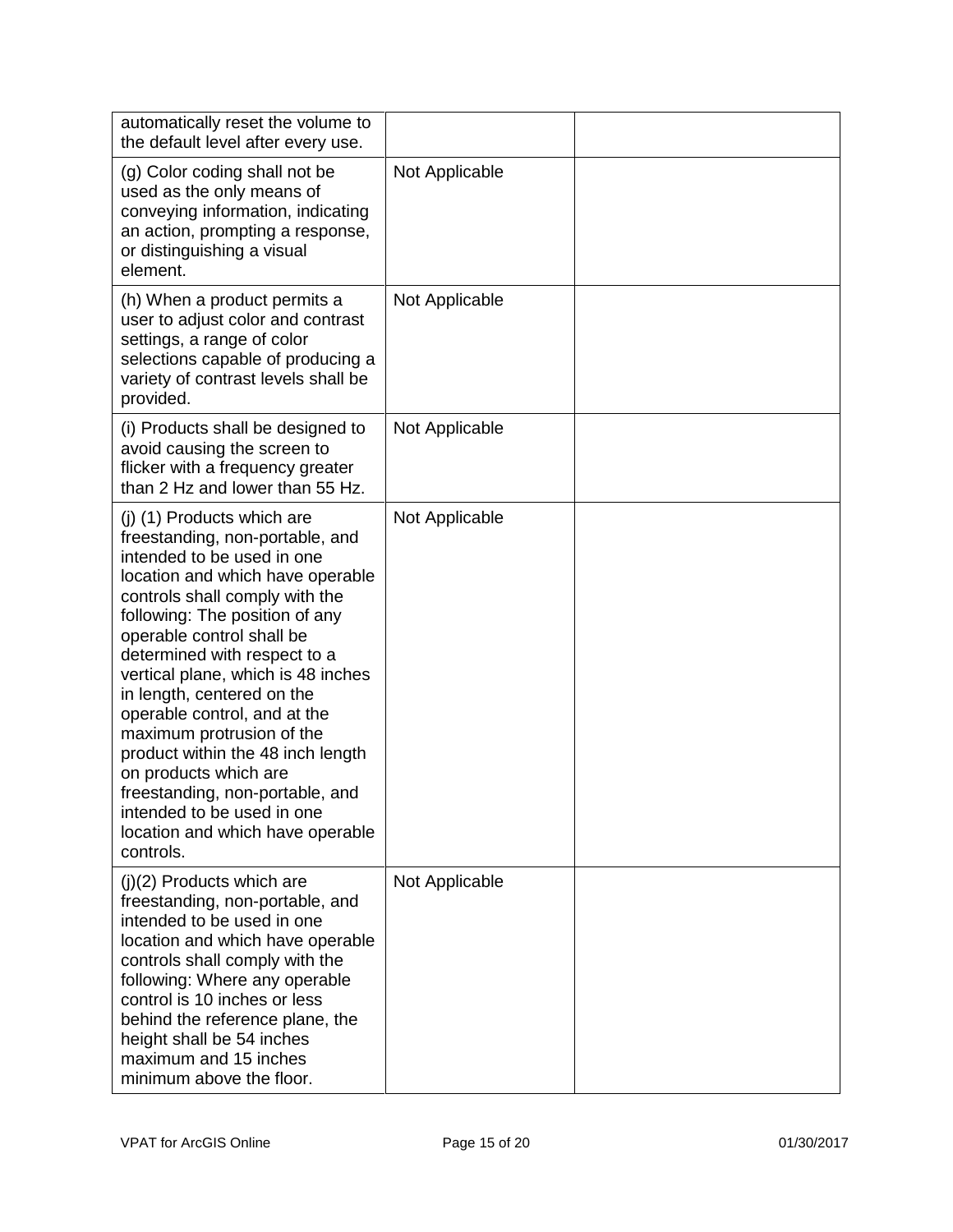| $(i)(3)$ Products which are<br>freestanding, non-portable, and<br>intended to be used in one<br>location and which have operable<br>controls shall comply with the<br>following: Where any operable<br>control is more than 10 inches<br>and not more than 24 inches<br>behind the reference plane, the<br>height shall be 46 inches<br>maximum and 15 inches<br>minimum above the floor. | Not Applicable |  |
|-------------------------------------------------------------------------------------------------------------------------------------------------------------------------------------------------------------------------------------------------------------------------------------------------------------------------------------------------------------------------------------------|----------------|--|
| $(i)(4)$ Products which are<br>freestanding, non-portable, and<br>intended to be used in one<br>location and which have operable<br>controls shall comply with the<br>following: Operable controls shall<br>not be more than 24 inches<br>behind the reference plane.                                                                                                                     | Not Applicable |  |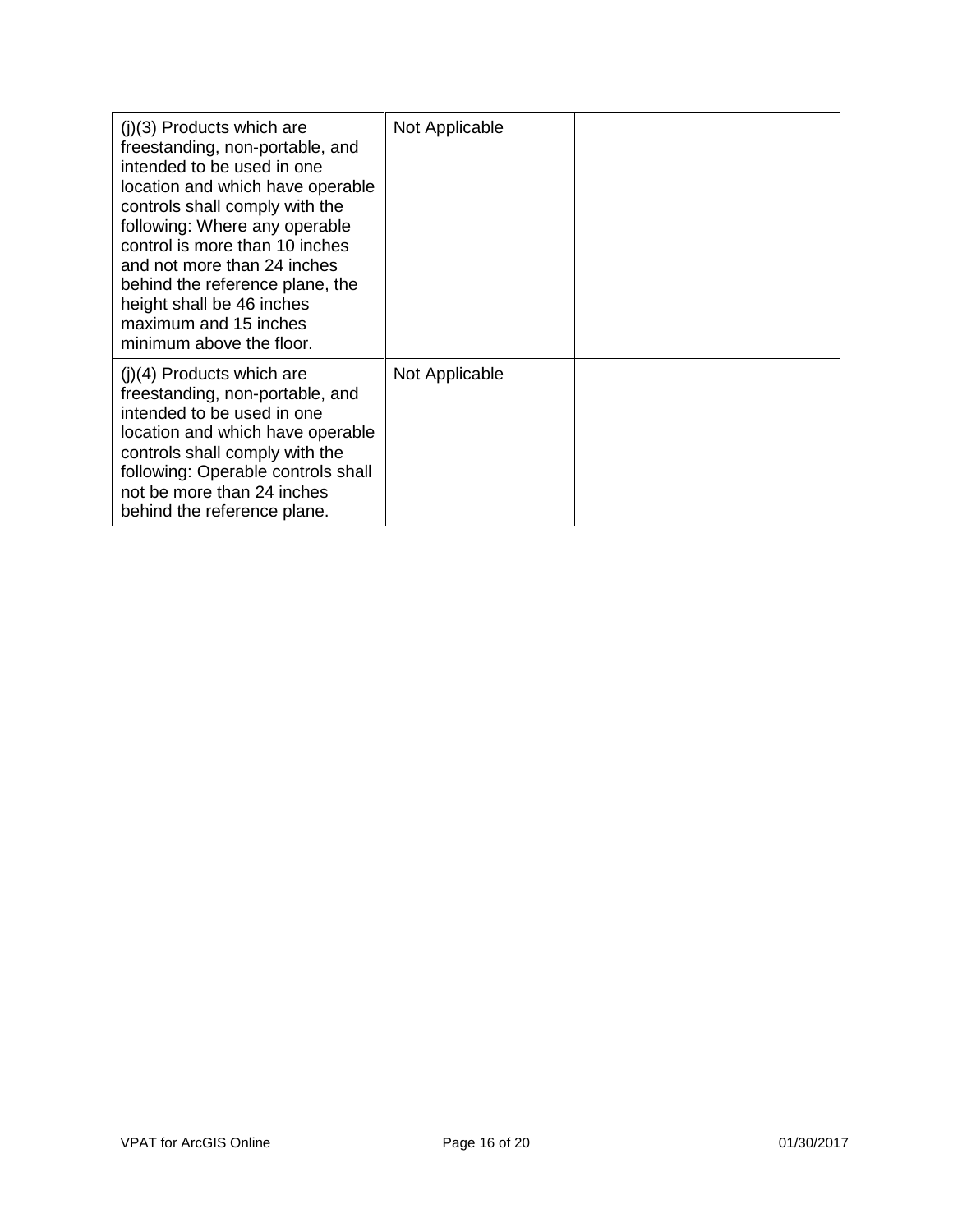| <b>Criteria</b>                                                                                                                                                                                                                                          | <b>Supporting Features</b> | <b>Remarks and Explanations</b> |
|----------------------------------------------------------------------------------------------------------------------------------------------------------------------------------------------------------------------------------------------------------|----------------------------|---------------------------------|
| (a) All mechanically operated<br>controls and keys shall comply<br>with §1194.23 (k) (1) through (4).                                                                                                                                                    | Not Applicable             |                                 |
| (b) If a product utilizes<br>touchscreens or touch-operated<br>controls, an input method shall<br>be provided that complies with<br>§1194.23 (k) (1) through (4).                                                                                        | Not Applicable             |                                 |
| (c) When biometric forms of user<br>identification or control are used,<br>an alternative form of<br>identification or activation, which<br>does not require the user to<br>possess particular biological<br>characteristics, shall also be<br>provided. | Not Applicable             |                                 |
| (d) Where provided, at least one<br>of each type of expansion slots,<br>ports and connectors shall<br>comply with publicly available<br>industry standards.                                                                                              | Not Applicable             |                                 |

## *Section 1194.26 Desktop and Portable Computers – Detail*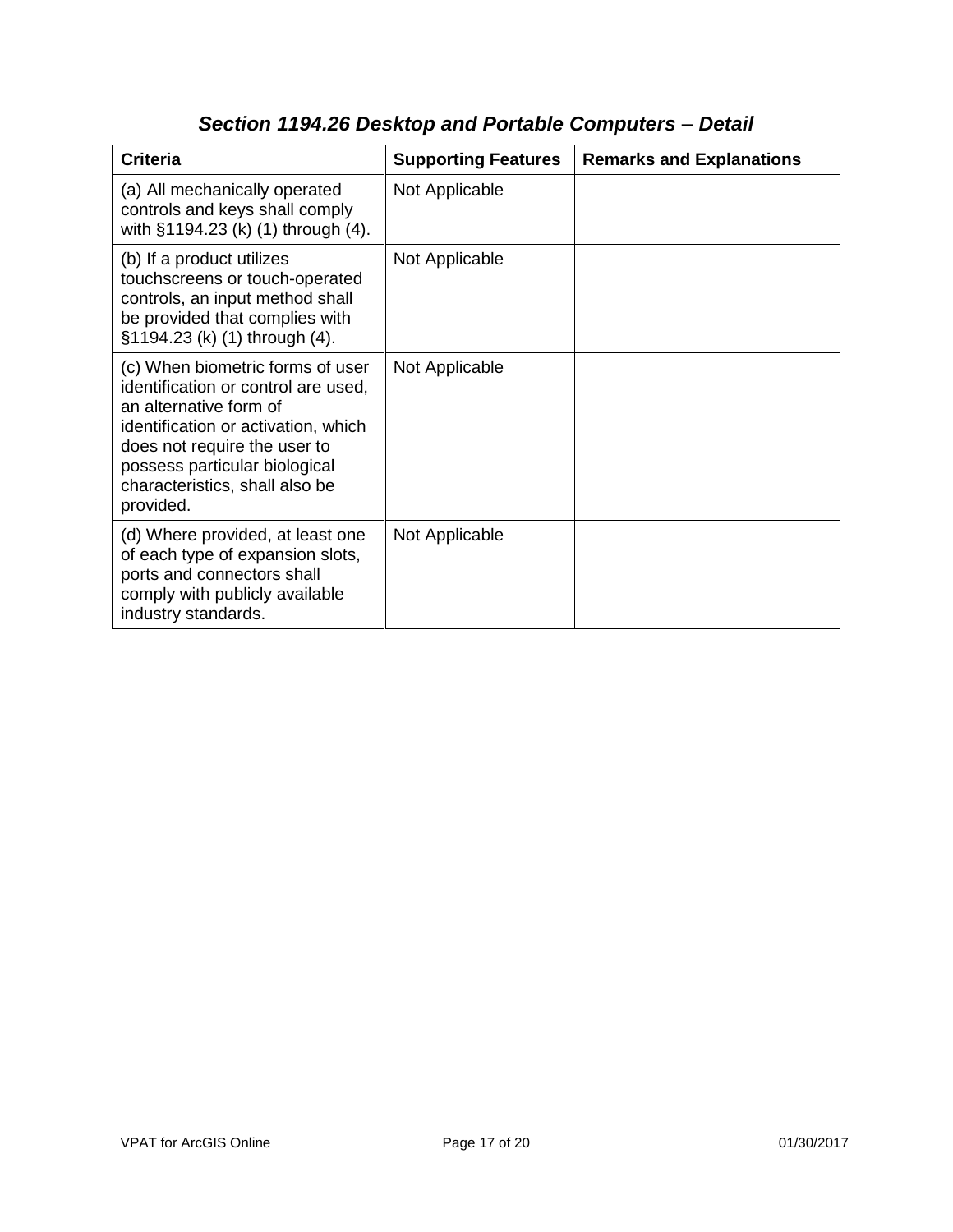| <b>Criteria</b>                                                                                                                                                                                                                                                                                                                        | <b>Supporting Features</b>                                           | <b>Remarks and Explanations</b>                                                                                                                                                                                                                                                                                                                                                                                                                                                                                                                                                                                                                                                                                                                                                                                                                    |
|----------------------------------------------------------------------------------------------------------------------------------------------------------------------------------------------------------------------------------------------------------------------------------------------------------------------------------------|----------------------------------------------------------------------|----------------------------------------------------------------------------------------------------------------------------------------------------------------------------------------------------------------------------------------------------------------------------------------------------------------------------------------------------------------------------------------------------------------------------------------------------------------------------------------------------------------------------------------------------------------------------------------------------------------------------------------------------------------------------------------------------------------------------------------------------------------------------------------------------------------------------------------------------|
| (a) At least one mode of<br>operation and information<br>retrieval that does not require<br>user vision shall be provided, or<br>support for Assistive Technology<br>used by people who are blind or<br>visually impaired shall be<br>provided.                                                                                        | Supports when<br>combined with<br>compatible Assistive<br>Technology | ArcGIS Online can be used by<br>developers to build websites<br>with geospatial content. The<br>web developer may format<br>information so as to take<br>advantage of Assistive<br>Technology for the blind or<br>visually impaired through use of<br>the software. For example, the<br>developer may use ArcGIS<br>Online to include a map window<br>in the website and displays<br>vector and raster elements of<br>geographic information.<br>Note: ArcGIS Online is<br>geographic information system<br>(GIS) technology that captures,<br>manages, and analyzes data<br>through digital maps. Some<br>aspects of a map or of GIS<br>software are inherently<br>visual/graphical and cannot be<br>adequately represented with<br>assistive technology.<br>Certain screen readers may not<br>be compatible with pop-ups<br>found in Map Viewer. |
| (b) At least one mode of<br>operation and information<br>retrieval that does not require<br>visual acuity greater than 20/70<br>shall be provided in audio and<br>enlarged print output working<br>together or independently, or<br>support for Assistive Technology<br>used by people who are visually<br>impaired shall be provided. | Supports when<br>combined with<br>compatible Assistive<br>Technology | <b>ArcGIS Online supports</b><br>Assistive Technology for the<br>client. For example, a website's<br>map window may have zoom<br>features, scale changes, or a<br>magnifier window to make the<br>output more usable by the<br>visually impaired. The Web<br>developer may format the spatial<br>content to support compatible<br>Assistive Technology for the<br>visually impaired through<br>ArcGIS Online SDKs.                                                                                                                                                                                                                                                                                                                                                                                                                                 |
| (c) At least one mode of<br>operation and information<br>retrieval that does not require                                                                                                                                                                                                                                               | Supports                                                             | There is no reliance on hearing<br>to operate.                                                                                                                                                                                                                                                                                                                                                                                                                                                                                                                                                                                                                                                                                                                                                                                                     |

*Section 1194.31 Functional Performance Criteria – Detail*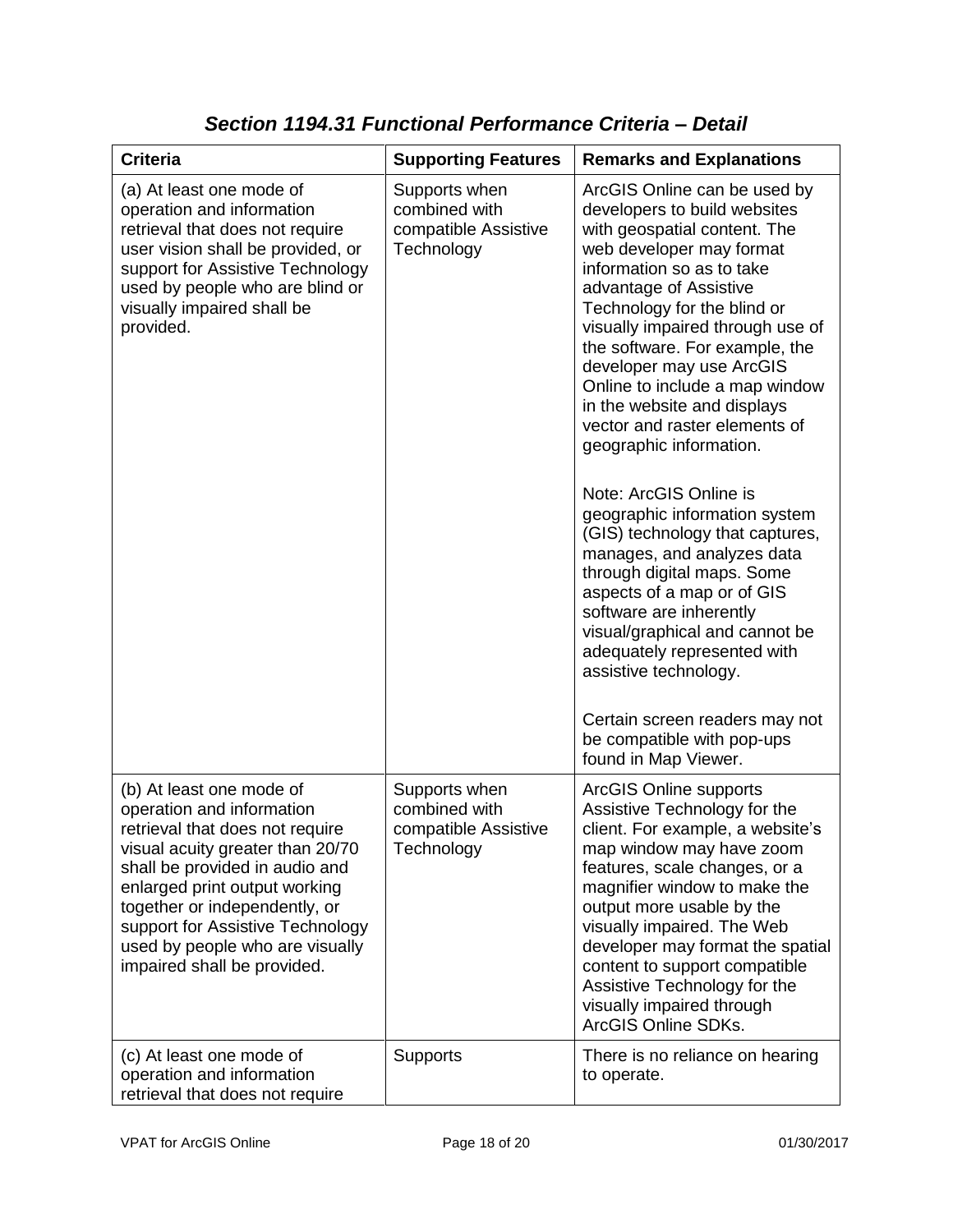| user hearing shall be provided, or<br>support for Assistive Technology<br>used by people who are deaf or<br>hard of hearing shall be provided.                                                                                                                  |                 |                                                                                                                                                                                                                             |
|-----------------------------------------------------------------------------------------------------------------------------------------------------------------------------------------------------------------------------------------------------------------|-----------------|-----------------------------------------------------------------------------------------------------------------------------------------------------------------------------------------------------------------------------|
| (d) Where audio information is<br>important for the use of a<br>product, at least one mode of<br>operation and information<br>retrieval shall be provided in an<br>enhanced auditory fashion, or<br>support for assistive hearing<br>devices shall be provided. | Not Applicable  | There is no reliance on hearing<br>to operate.                                                                                                                                                                              |
| (e) At least one mode of<br>operation and information<br>retrieval that does not require<br>user speech shall be provided, or<br>support for Assistive Technology<br>used by people with disabilities<br>shall be provided.                                     | <b>Supports</b> | There is no reliance on speech<br>to operate.                                                                                                                                                                               |
| (f) At least one mode of operation<br>and information retrieval that<br>does not require fine motor<br>control or simultaneous actions<br>and that is operable with limited<br>reach and strength shall be<br>provided.                                         | <b>Supports</b> | Operation and information<br>retrieval is dependent on<br>operating system settings and<br>configurations. The software<br>supports operating systems and<br>configurations designed to assist<br>users with accessibility. |